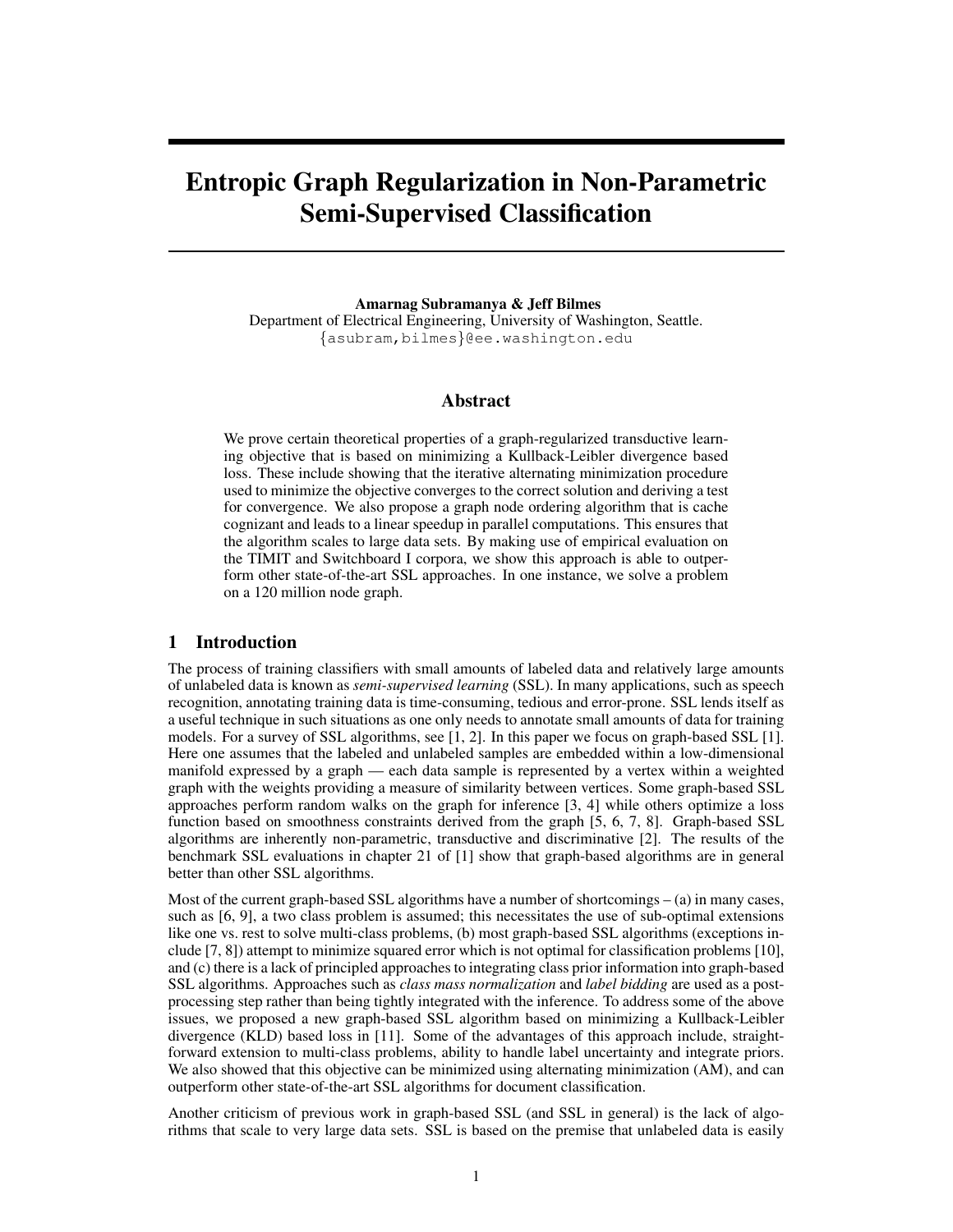obtained, and adding large quantities of unlabeled data leads to improved performance. Thus practical scalability (e.g., parallelization), is very important in SSL algorithms. [12, 13] discuss the application of TSVMs to large-scale problems. [14] suggests an algorithm for improving the induction speed in the case of graph-based algorithms. [15] solves a graph transduction problem with 650,000 samples. To the best of our knowledge, the largest graph-based problem solved to date had about 900,000 samples (includes both labeled and unlabeled data) [16]. Clearly, this is a fraction of the amount of unlabeled data at our disposal. For example, on the Internet alone we create 1.6 billion blog posts, 60 billion emails, 2 million photos and 200,000 videos every day [17].

The goal of this paper is to provide theoretical analysis of our algorithm proposed in [11] and also show how it can be scaled to very large problems. We first prove that AM on our KLD based objective converges to the true optimum. We also provide a test for convergence and discuss some theoretical connections between the two SSL objectives proposed in [11]. In addition, we propose a graph node ordering algorithm that is cache cognizant and makes obtaining a linear speedup with a parallel implementation more likely. As a result, the algorithms are able to scale to very large datasets. The node ordering algorithm is quite general and can be applied to graph-based SSL algorithm such as [5, 11]. In one instance, we solve a SSL problem over a graph with 120 million vertices. We use the phone classification problem to demonstrate the scalability of the algorithm. We believe that speech recognition is an ideal application for SSL and in particular graph-based SSL for several reasons: (a) human speech is produced by a small number of articulators and thus amenable to representation in a low-dimensional manifold [18]; (b) annotating speech data is time-consuming and costly; and (c) the data sets tend to be very large.

## 2 Graph-based SSL

Let  $\mathcal{D}_l = \{(\mathbf{x}_i, r_i)\}_{i=1}^l$  be the set of labeled samples,  $\mathcal{D}_u = \{\mathbf{x}_i\}_{i=l+1}^{l+u}$ , the set of unlabeled samples and  $\mathcal{D} \triangleq \{\mathcal{D}_l, \mathcal{D}_u\}$ . Here  $r_i$  is an encoding of the labeled data and will be explained shortly. We are interested in solving the transductive learning problem, i.e., given  $D$ , the task is to predict the labels of the samples in  $\mathcal{D}_u$ . The first step in most graph-based SSL algorithms is the construction of an undirected weighted graph  $G = (V, E)$ , where the vertices (nodes)  $V = \{1, \ldots, m\}$ ,  $m = l + u$ , are the data points in D and the edges  $E \subseteq V \times V$ . Let  $V_l$  and  $V_u$  be the set of labeled and unlabeled vertices respectively.  $G$  may be represented via a symmetric matrix  $W$  which is referred to as the weight or affinity matrix. There are many ways of constructing the graph (see section 6.2 in  $[2]$ ). In this paper, we use symmetric k-nearest neighbor (NN) graphs — that is, we first form  $w_{ij} \triangleq [\mathbf{W}]_{ij} = \text{sim}(\mathbf{x}_i, \mathbf{x}_j)$  and then make this graph sparse by setting  $w_{ij} = 0$  unless i is one of j's k nearest neighbors or j is one of i's k nearest neighbors. It is assumed that  $\sin(x, y) = \sin(y, x)$ . Let  $\mathcal{N}(i)$  be the set of neighbors of vertex i. Choosing the correct similarity measure and  $|\mathcal{N}(i)|$  are crucial steps in the success of any graph-based SSL algorithm as it determines the graph [2].

For each  $i \in V$  and  $j \in V_l$ , define probability measures  $p_i$  and  $r_j$  respectively over the measurable space  $(Y, Y)$ . Here Y is the  $\sigma$ -field of measurable subsets of Y and Y  $\subset \mathbb{N}$  (the set of natural numbers) is the space of classifier outputs. Thus  $|Y| = 2$  yields binary classification while  $|Y| > 2$ implies multi-class. As we only consider classification problems here,  $p_i$  and  $r_i$  are multinomial distributions,  $p_i(y)$  is the probability that  $x_i$  belongs to class y and the classification result is given by argmax<sub>y</sub>  $p_i(y)$ .  $\{r_j\}$ ,  $j \in V_l$  encodes the labels of the supervised portion of the training data. If the labels are known with certainty, then  $r_j$  is a "one-hot" vector (with the single 1 at the appropriate position in the vector).  $r_i$  is also capable of representing cases where the label is uncertain, i.e., for example when the labels are in the form of a distribution (possibly derived from normalizing scores representing confidence). It is important to distinguish between the classical multi-label problem and the use of uncertainty in  $r_j$ . If it is the case that  $r_j(\bar{y}_1), r_j(\bar{y}_2) > 0$ ,  $\bar{y}_1 \neq \bar{y}_2$ , it does not imply that the input  $x_j$  possesses two output labels  $\bar{y}_1$  and  $\bar{y}_2$ . Rather,  $r_j$  represents our belief in the various values of the output. As  $p_i$ ,  $r_i$  are probability measures, they lie within a |Y|-dimensional probability simplex which we represent using  $\Delta|Y|$  and so  $p_i$ ,  $r_i \in \Delta|Y|$  (henceforth denoted as  $\Delta$ ). Also let  $p \triangleq (p_1, \ldots, p_m) \in \triangle^m \triangleq \triangle \times \ldots \times \triangle$  (*m* times) and  $r \triangleq (r_1, \ldots, r_l) \in \triangle^l$ .

Consider the optimization problem proposed in [11] where  $p^* = \min_{p \in \Delta^m} C_1(p)$  and

$$
C_1(p) = \sum_{i=1}^l D_{KL}(r_i||p_i) + \mu \sum_{i=1}^m \sum_{j \in \mathcal{N}(i)} w_{ij} D_{KL}(p_i||p_j) - \nu \sum_{i=1}^m H(p_i).
$$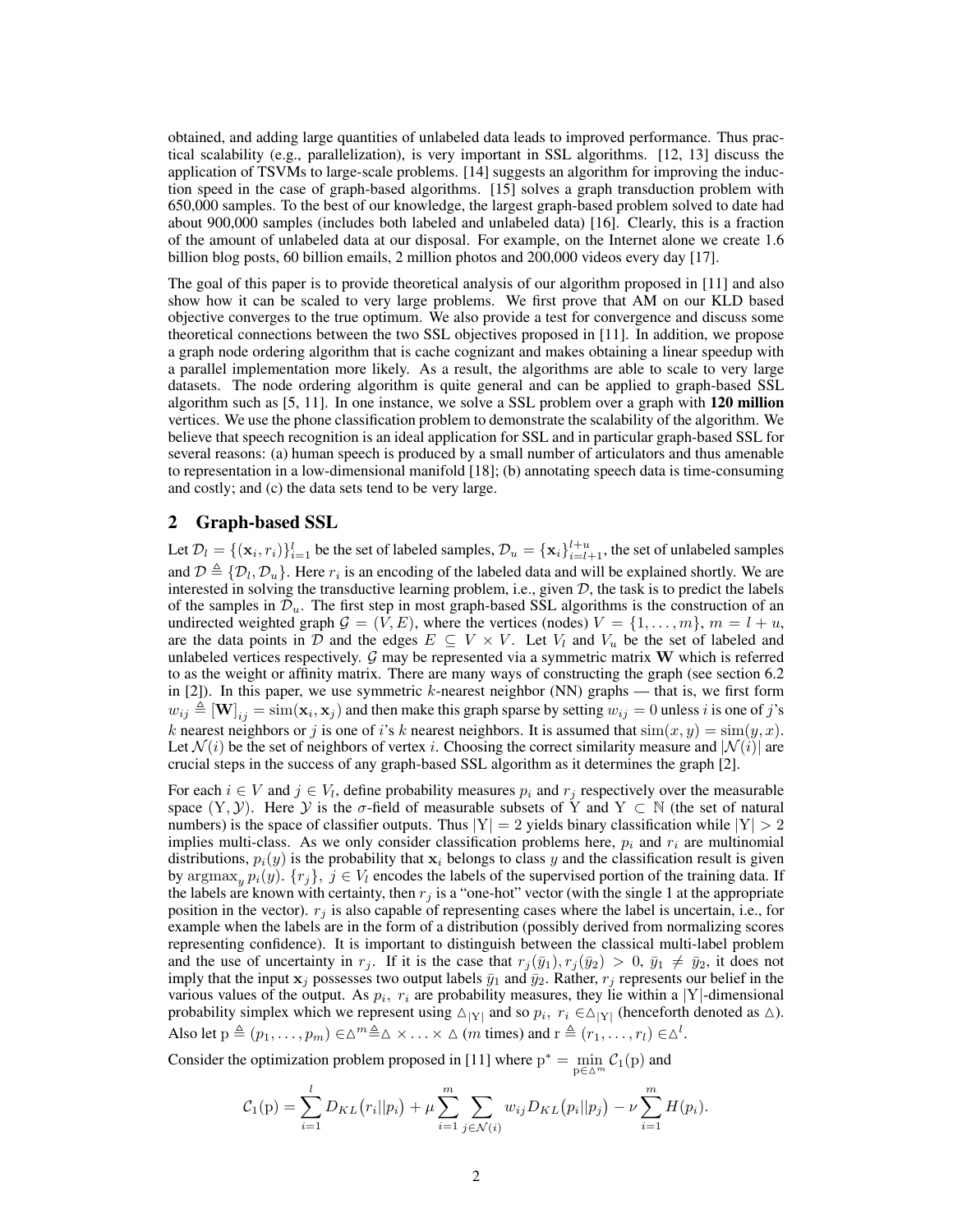Here  $H(p) = -\sum_{y} p(y) \log p(y)$  is the Shannon entropy of p and  $D_{KL}(p||q)$  is the KLD between measures p and q and is given by  $D_{KL}(p||q) = \sum_{y} p(y) \log \frac{p(y)}{q(y)}$ . If  $\mu, \nu, w_{ij} \ge 0$ ,  $\forall i, j$  then  $C_1(p)$ is convex [19].  $(\mu, \nu)$  are hyper-parameters whose choice we discuss in Section 5. The first term in  $\mathcal{C}_1$  penalizes the solution  $p_i$   $i \in \{1, ..., l\}$ , when it is far away from the labeled training data  $\mathcal{D}_l$ , but it does not insist that  $p_i = r_i$ , as allowing for deviations from  $r_i$  can help especially with noisy labels [20] or when the graph is extremely dense in certain regions. The second term of  $C_1$  penalizes a lack of consistency with the geometry of the data, i.e., a graph regularizer. If  $w_{ij}$  is large, we prefer a solution in which  $p_i$  and  $p_j$  are close in the KLD sense. The last term encourages each  $p_i$ to be close to the uniform distribution if not preferred to the contrary by the first two terms. This acts as a guard against degenerate solutions commonly encountered in graph-based SSL [6], e.g., in cases where a sub-graph is not connected to any labeled vertex. We conjecture that by maximizing the entropy of each  $p_i$ , the classifier has a better chance of producing high entropy results in graph regions of low confidence (e.g. close to the decision boundary and/or low density regions). To recap,  $C_1$  makes use of the manifold assumption, is naturally multi-class and able to encode label uncertainty.

As  $C_1$  is convex in p with linear constraints, we have a *convex programming problem*. However, a closed form solution does not exist and so standard numerical optimization approaches such as interior point methods (IPM) or method of multipliers (MOM) can be used to solve the problem. But, each of these approaches have their own shortcomings and are rather cumbersome to implement (e.g. an implementation of MOM to solve this problem would have 7 extraneous parameters). Thus, in [11], we proposed the use of AM for minimizing  $C_1$ . We will address the question of whether AM is superior to IPMs or MOMs for minimizing  $C_1$  shortly.

Consider a problem of minimizing  $d(p, q)$  over  $p \in \mathcal{P}, q \in \mathcal{Q}$ . Sometimes solving this problem directly is hard and in such cases AM lends itself as a valuable tool for efficient optimization. It is an iterative process in which  $p^{(n)} = \argmin_{p \in \mathcal{P}} d(p, q^{(n-1)})$  and  $q^{(n+1)} = \argmin_{q \in \mathcal{Q}} d(p^{(n)}, q)$ . The Expectation-Maximization (EM) [21] algorithm is an example of AM.  $C_1$  is not amenable to optimization using AM and so we have proposed a modified version of the objective where  $(p^*, q^*) = \min_{p,q \in \Delta^m} C_2(p,q)$  and

$$
C_2(p,q) = \sum_{i=1}^l D_{KL}(r_i||q_i) + \mu \sum_{i=1}^m \sum_{j \in \mathcal{N}'(i)} w'_{ij} D_{KL}(p_i||q_j) - \nu \sum_{i=1}^m H(p_i).
$$

In the above, a third measure  $q_i, \forall i \in V$  is defined over the measurable space  $(Y, Y)$ ,  $W' =$  $\mathbf{W} + \alpha \mathbf{I}_n$ ,  $\mathcal{N}'(i) = \{\{i\} \cup \mathcal{N}(i)\}\$ and  $\alpha \geq 0$ . Here the  $q_i$ 's play a similar role as the  $p_i$ 's and can potentially be used to obtain a final classification result ( $\argmax_y q_i(y)$ ), but  $\alpha$ , which is a hyper-parameter, plays an important role in ensuring that  $p_i$  and  $q_i$  are close  $\forall i$ . It should be at least intuitively clear that as  $\alpha$  gets large, the reformulated objective ( $C_2$ ) apparently approaches the original objective ( $C_1$ ). Our results from [11] suggest that setting  $\alpha = 2$  ensures that  $p^* = q^*$  (more on this in the next section). It is important to highlight that  $C_2(p, q)$  is itself still a valid SSL criterion. While the first term encourages  $q_i$  for the labeled vertices to be close to the labels,  $r_i$ , the last term encourages higher entropy  $p_i$ 's. The second term, in addition to acting as a graph regularizer, also acts as glue between the p's and q's. The update equations for solving  $C_2(p, q)$  are given by

$$
p_i^{(n)}(y) = \frac{\exp\{\frac{\mu}{\gamma_i} \sum_j w'_{ij} \log q_j^{(n-1)}(y)\}}{\sum_y \exp\{\frac{\mu}{\gamma_i} \sum_j w'_{ij} \log q_j^{(n-1)}(y)\}} \quad \text{and } q_i^{(n)}(y) = \frac{r_i(y)\delta(i \le l) + \mu \sum_j w'_{ji} p_j^{(n)}(y)}{\delta(i \le l) + \mu \sum_j w'_{ji}}
$$

where  $\gamma_i = \nu + \mu \sum_j w_{ij}^{'}$ . Intuitively, discrete probability measures are being propagated between vertices along edges, so we refer to this algorithm as *measure propagation* (MP).

When AM is used to solve an optimization problem, a closed form solution to each of the steps of the AM is desired but not always guaranteed [7]. It can be seen that solving  $C_2$  using AM has a *single* additional hyper-parameter while other approaches such as MOM can have as many as 7. Further, as we show in section 4, the AM update equations can be easily parallelized.

We briefly comment on the relationship to previous work. As noted in section 1, a majority of the previous graph-based SSL algorithms are based on minimizing squared error [6, 5]. While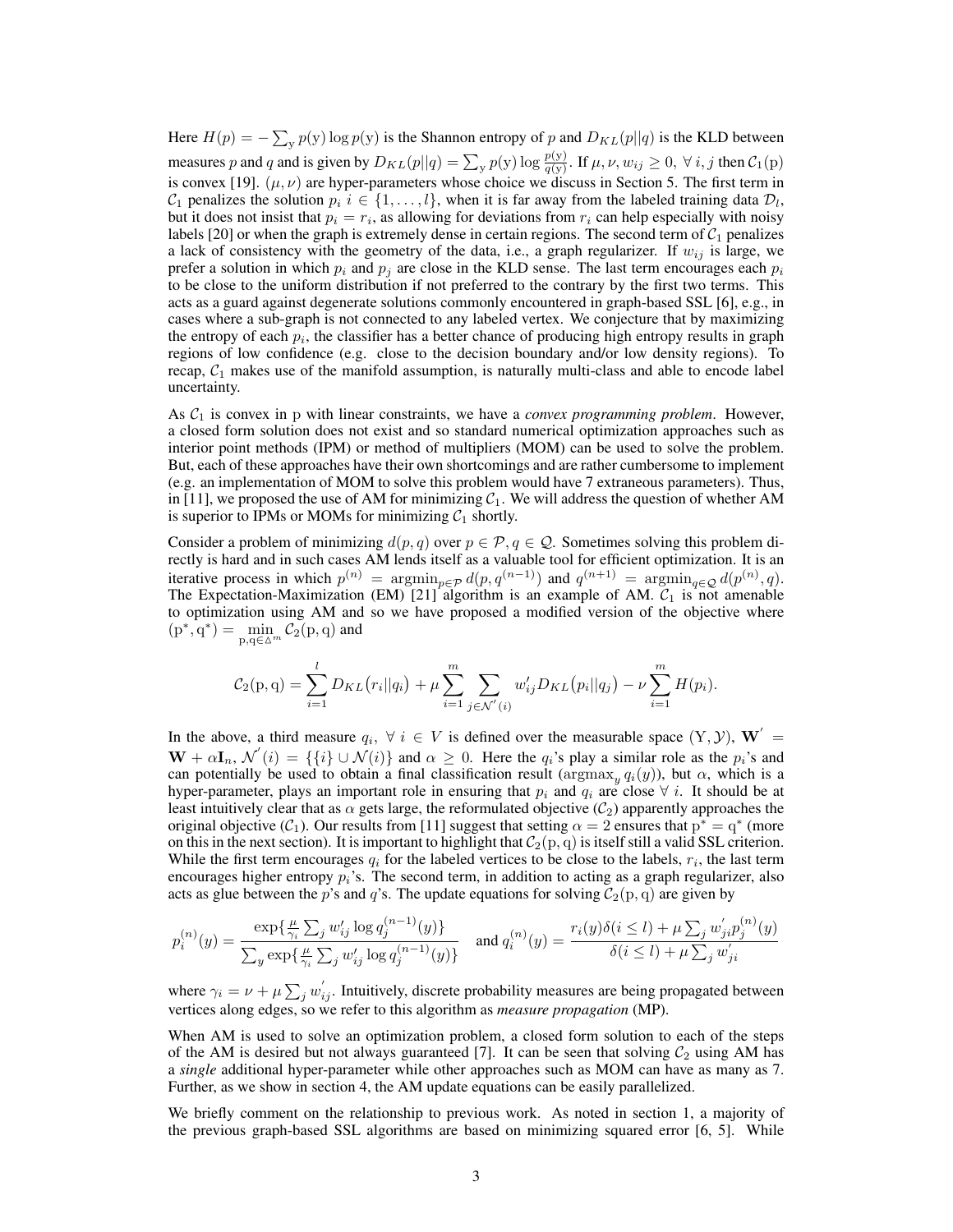these objectives are convex and in some cases admit closed-form (i.e., non-iterative) solutions, they require inverting a matrix of size  $m \times m$ . Thus in the case of very large data sets (e.g., like the one we consider in section 5), it might not be feasible to use this approach. Therefore, an iterative update is employed in practice. Also, squared-error is only optimal under a Gaussian loss model and thus more suitable for regression rather than classification problems. Squared-loss penalizes *absolute error*, while KLD, on the other-hand penalizes *relative error* (pages 226 and 235 of [10]). Henceforth, we refer to a multi-class extension of algorithm 11.2 in [20] as *SQ-Loss*.

The Information Regularization (IR) [7] approach and subsequently the algorithm of Tsuda [8] use KLD based objectives and utilize AM to solve the problem. However these algorithms are motivated from a different perspective. In fact, as stated above, one of the steps of the AM procedure in the case of IR does not admit a closed form solution. In addition, neither IR nor the work of Tsuda use an entropy regularizer, which, as our results will show, leads to improved performance. While the two steps of the AM procedure in the case of Tsuda's work have closed form solutions and the approach is applicable to hyper-graphs, one of the updates (equation 13 in [8]) is a special of the update for  $p_i^{(n)}$ . For more connections to previous approaches, see Section 4 in [11].

## 3 Optimal Convergence of AM on  $C_2$

We show that AM on  $C_2$  converges to the minimum of  $C_2$ , and that there exists a finite  $\alpha$  such that the optimal solutions of  $C_1$  and  $C_2$  are identical. Therefore,  $C_2$  is a perfect tractable surrogate for  $C_1$ .

In general, AM is not always guaranteed to converge to the correct solution. For example, consider minimizing  $f(x, y) = x^2 + 3xy + y^2$  over  $x, y \in \mathbb{R}$  where  $f(x, y)$  is unbounded below (consider  $y = -x$ ). But AM says that  $(x^*, y^*) = (0, 0)$  which is incorrect (see [22] for more examples). For AM to converge to the correct solution certain conditions must be satisfied. These might include topological properties of the optimization problem [23, 24] or certain geometrical properties [25]. The latter is referred to as the *Information Geometry* approach where the *5-points property* (5 pp) [25] plays an important role in determining convergence and is the method of choice here.

**Theorem 3.1** (Convergence of AM on  $C_2$ ). If

$$
p^{(n)} = \underset{p \in \Delta^{m}}{\operatorname{argmin}} \mathcal{C}_{2}(p, q^{(n-1)}), \quad q^{(n)} = \underset{q \in \Delta^{m}}{\operatorname{argmin}} \mathcal{C}_{2}(p^{(n)}, q) \text{ and } q_{i}^{(0)}(y) > 0 \ \forall \ y \in Y, \ \forall i \ \text{then}
$$
\n
$$
(a) \ \mathcal{C}_{2}(p, q) + \mathcal{C}_{2}(p, p^{(0)}) \ge \mathcal{C}_{2}(p, q^{(1)}) + \mathcal{C}_{2}(p^{(1)}, q^{(1)}) \text{ for all } p, q \in \Delta^{m}, \text{ and}
$$
\n
$$
(b) \ \underset{n \to \infty}{\lim} \mathcal{C}_{2}(p^{(n)}, q^{(n)}) = \underset{n \to \infty}{\inf} \mathcal{C}_{2}(p, q).
$$

*Proof Sketch*: (a) is the 5-pp for  $C_2(p,q)$ . 5-pp holds if the 3-points (3-pp) and 4-points (4-pp) properties hold. In order to show 3-pp, let  $f(t) \triangleq C_2(p^{(t)}, q^{(0)})$  where  $p^{(t)} = (1-t)p + tp^{(1)}, 0 <$  $t \leq 1$ . Next we use the fact that the first-order Taylor's approximation underestimates a convex function to upper bound the gradient of  $f(t)$  w.r.t t. We then pass this to the limit as  $t \to 1$  and use the monotone convergence theorem to exchange the limit and the summation. This gives the 3-pp. The proof for 4-pp follows in a similar manner. (b) follows as a result of Theorem 3 in [25].  $\Box$ 

**Theorem 3.2 (Test for Convergence).** *If*  $\{(\mathbf{p}^{(n)}, \mathbf{q}^{(n)})\}_{n=1}^{\infty}$  *is generated by AM of*  $C_2(\mathbf{p}, \mathbf{q})$  *and*  $C_2(p^*,q^*) \triangleq \inf_{p,q \in \Delta^m} C_2(p,q)$  then

$$
\mathcal{C}_2(\mathrm{p}^{(n)}, \mathrm{q}^{(n)}) - \mathcal{C}_2(\mathrm{p}^*, \mathrm{q}^*) \le \sum_{i=1}^m \left( \delta(i \le l) + d_i \right) \beta_i \text{ where } \beta_i \triangleq \log \sup_y \frac{q_i^{(n)}(y)}{q_i^{(n-1)}(y)}, d_j = \sum_i w'_{ij}.
$$

*Proof Sketch*: As the 5-pp holds for all p,  $q \in \Delta^m$ , it also holds for  $p = p^*$  and  $q = q^*$ . We use fact that  $E(f(Z)) \le \sup_z \hat{f}(z)$  where Z is a random variable and  $f(\cdot)$  is an arbitrary function.

The above means that AM on  $C_2$  converges to its optimal value. We also have the following theorems that show the existence of a finite lower-bound on  $\alpha$  such that the optimum of  $C_1$  and  $C_2$  are the same. **Lemma 3.3.** If  $C_2(p, q; w'_{ii} = 0)$  is  $C_2$  when the diagonal elements of the affinity matrix are all zero *then we have that*

$$
\min_{p,q \in \Delta^m} C_2(p,q;w'_{ii} = 0) \le \min_{p \in \Delta^m} C_1(p)
$$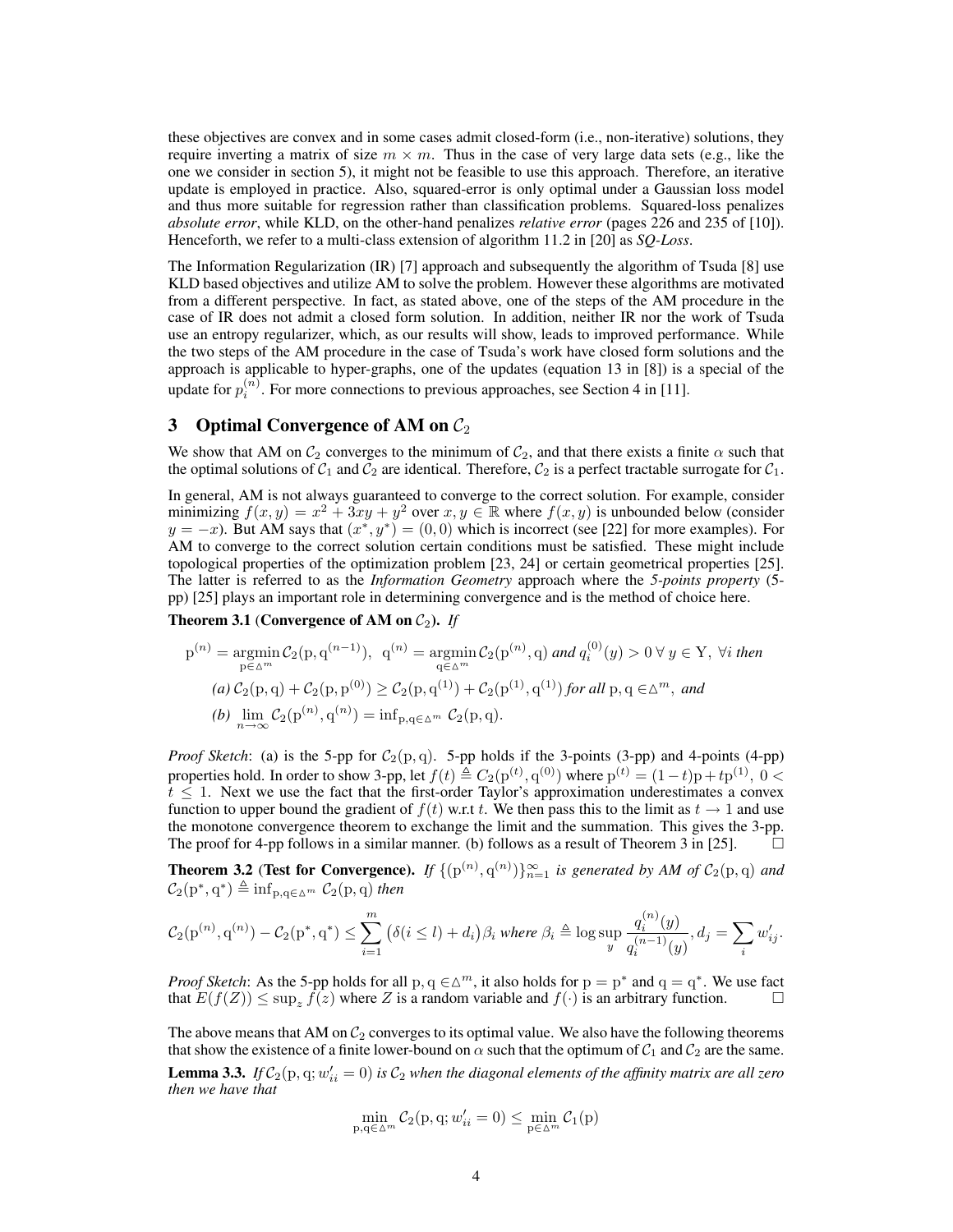**Theorem 3.4.** *Given any*  $A, B, S \in \Delta^m$  *(i.e.,*  $A = [a_1, \ldots, a_n], B = [b_1, \ldots, b_n], S =$  $[s_1, \ldots, s_n]$  such that  $a_i(y), b_i(y), s_i(y) > 0$ ,  $\forall i, y$  and  $A \neq B$  *(i.e., not all*  $a_i(y) = b_i(y)$ ) *then there exists a finite* α *such that*

$$
\mathcal{C}_2(A, B) \ge \mathcal{C}_2(S, S) = \mathcal{C}_1(S)
$$

**Theorem 3.5 (Equality of Solutions of**  $C_1$  **and**  $C_2$ **).** *Let*  $\hat{p} = \operatorname*{argmin}_{p \in \Delta^m} C_1(p)$  and  $(p^*_{\tilde{\alpha}}, q^*_{\tilde{\alpha}}) =$  $\operatorname*{argmin}_{p,q\in\Delta^m} C_2(p,q;\tilde{\alpha})$  *for an arbitrary*  $\alpha = \tilde{\alpha} > 0$  *where*  $p^*_{\tilde{\alpha}} = (p^*_{1;\tilde{\alpha}}, \cdots, p^*_{m;\tilde{\alpha}})$  *and*  $q^*_{\tilde{\alpha}} = p^*_{1;\tilde{\alpha}}$  $(q_{1,\tilde{\alpha}}^*, \cdots, q_{m,\tilde{\alpha}}^*)$ . Then there exists a finite  $\hat{\alpha}$  such that at convergence of AM, we have that  $\hat{p} = p_{\hat{\alpha}}^* = q_{\hat{\alpha}}^*$ . *Further, it is the case that if*  $p_{\tilde{\alpha}}^* \neq q_{\tilde{\alpha}}^*$ , *then* 

$$
\hat{\alpha} \ge \frac{C_1(\hat{p}) - C_2(p^*, q^*; \alpha = 0)}{\mu \sum_{i=1}^n D_{KL}(p^*_{i,\tilde{\alpha}} || q^*_{i,\tilde{\alpha}})}.
$$

And if  $p^*_{\tilde{\alpha}} = q^*_{\tilde{\alpha}}$  then  $\hat{\alpha} \geq \tilde{\alpha}$ .

#### 4 Parallelism and Scalability to Large Datasets

One big advantage of AM on  $C_2$  over optimizing  $C_1$  directly is that it is naturally amenable to a parallel implementation, and is also amenable to further optimizations (see below) that yield a near linear speedup. Consider the update equations of Section 2. We see that one set of measures is held fixed while the other set is updated without any required communication amongst set members, so there is no write contention. This immediately yields a  $T \geq 1$ -threaded implementation where the graph is evenly T-partitioned and each thread operates over only a size  $m/T = (l + u)/T$  subset of the graph nodes.

We constructed a 10-NN graph using the standard TIMIT training and development sets (see section 5). The graph had 1.4 million vertices. We ran a timing test on a 16 core symmetric multiprocessor with 128GB of RAM, each core operating at 1.6GHz. We varied the number  $T$  of threads from 1 (single-threaded) up to 16, in each case running 3 iterations of AM (i.e., 3 each of p and q updates). Each experiment was repeated 10 times, and we measured the minimum CPU time over these 10 runs (total CPU time only was taken into account). The speedup for T threads is typically defined as the ratio of time taken for single thread to time taken for  $T$  threads. The solid (black) line in figure 1(a) represents the ideal case (a linear speedup), i.e., when using  $T$  threads results in a speedup of T. The pointed (green) line shows the actual speedup of the above procedure, typically less than ideal due to inter-process communication and poor shared L1 and/or L2 microprocessor cache interaction. When  $T \leq 4$ , the speedup (green) is close to ideal, but for increasing T the performance diminishes away from the ideal case.

Our contention is that the sub-linear speedup is due to the poor cache cognizance of the algorithm. At a given point in time, suppose thread  $t \in \{1, ..., T\}$  is operating on node  $i_t$ . The collective set of neighbors that are being used by these T threads are  $\{ \cup_{t=1}^T \mathcal{N}(i_t) \}$  and this, along with nodes  $\cup_{t=1}^{T} \{i_t\}$  (and all memory for the associated measures), constitute the current *working set*. The working set should be made as small as possible to increase the chance it will fit in the microprocessor caches, but this becomes decreasingly likely as  $T$  increases since the working set is monotonically increasing with  $T$ . Our goal, therefore, is for the nodes that are being simultaneously operated on to have a large amount of neighbor overlap thus minimizing the working set size. Viewed as an optimization problem, we must find a partition  $(V_1, V_2, \ldots, V_{m/T})$  of V that minimizes  $\max_{j\in\{1,\ldots,m/T\}} |\bigcup_{v\in V_j} \mathcal{N}(v)|$ . With such a partition, we may also order the subsets so that the neighbors of  $V_i$  would have maximal overlap with the neighbors of  $V_{i+1}$ . We then schedule the T nodes in  $V_j$  to run simultaneously, and schedule the  $V_j$  sets successively.

Of course, the time to produce such a partition cannot dominate the time to run the algorithm itself. Therefore, we propose a simple fast node ordering procedure (Algorithm 1) that can be run once before the parallelization begins. The algorithm orders the nodes such that successive nodes are likely to have a high amount of neighbor overlap with each other and, by transitivity, with nearby nodes in the ordering. It does this by, given a node  $v$ , choosing another node  $v'$  from amongst  $v$ 's neighbors' neighbors (meaning the neighbors of  $v$ 's neighbors) that has the highest neighbor overlap. We need not search all  $V$  nodes for this, since anything other than  $v$ 's neighbors' neighbors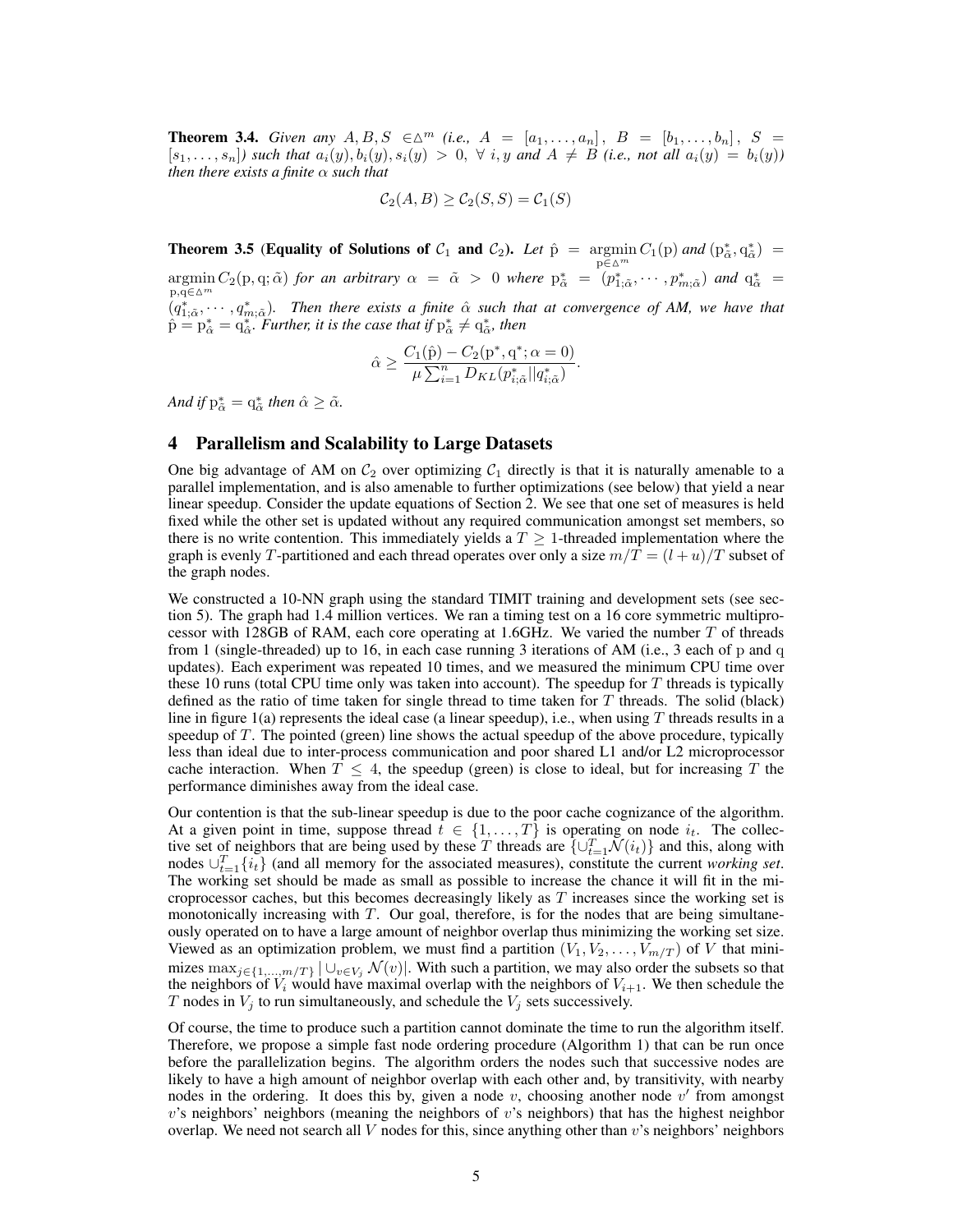#### Algorithm 1 Graph Ordering Algorithm

Select an arbitrary node  $v$ . while there are any unselected nodes remaining **do** Let  $\mathcal{N}(v)$  be the set of neighbors, and  $\mathcal{N}^2(v)$  be the set of neighbors' neighbors, of v. Select a currently unselected  $v' \in \mathcal{N}^2(v)$  such that  $|\mathcal{N}(v) \cap \mathcal{N}(v')|$  is maximized. If the intersection is empty, select an arbitrary unselected  $v'$ .  $v \leftarrow v'.$ 

end while



Figure 1: (a) speedup vs. number of threads for the TIMIT graph (see section 5). The process was run on a 128GB, 16 core machine with each core at 1.6GHz. (b) The *actual* CPU times in seconds on a *log scale* vs. number of threads for with and without ordering cases.

has no overlap with the neighbors of v. Given such an ordering, the  $t^{th}$  thread operates on nodes  $\{t, t + m/T, t + 2m/T, \dots\}$ . If the threads proceed synchronously (which we do not enforce) the set of nodes being processed at any time instant are  $\{1 + jm/T, 2 + jm/T, ..., T + jm/T\}$ . This assignment is beneficial not only for maximizing the set of neighbors being simultaneously used, but also for successive chunks of  $T$  nodes since once a chunk of  $T$  nodes have been processed, it is likely that many of the neighbors of the next chunk of T nodes will already have been pre-fetched into the caches. With the graph represented as an adjacency list, and sets of neighbor indices sorted, our algorithm is  $O(mk^3)$  in time and linear in memory since the intersection between two sorted lists may be computed in  $O(k)$  time. This is sometimes better than  $O(m \log m)$  for cases where  $k^3 < \log m$ , true for very large m.

We ordered the TIMIT graph nodes, and ran timing tests as explained above. To be fair, the time required for node ordering is charged against every run. The results are shown in figure 1(a) (pointed red line) where the results are much closer to ideal, and there are no obvious diminishing returns like in the unordered case. Running times are given in figure 1(b). Moreover, the ordered case showed better performance even for a single thread  $T = 1$  (CPU time of 539s vs. 565s for ordered vs. unordered respectively, on 3 iterations of AM).

We conclude this section by noting that (a) re-ordering may be considered a pre-processing (offline) step, (b) the SQ-Loss algorithm may also be implemented in a multi-threaded manner and this is supported by our implementation, (c) our re-ordering algorithm is general and fast and can be used for any graph-based algorithm where the iterative updates for a given node are a function of its neighbors (i.e., the updates are harmonic w.r.t. the graph [5]), and (d) while the focus here was on parallelization across different processors on a symmetric multiprocessor, this would also apply for distributed processing across a network with a shared network disk.

## 5 Results

In this section we present results on two popular phone classification tasks. We use SQ-Loss as the competing graph-based algorithm and compare its performance against that of MP because (a) SQ-Loss has been shown to outperform its other variants, such as, label propagation [4] and the harmonic function algorithm [5], (b) SQ-Loss scales easily to very large data sets unlike approaches like spectral graph transduction [6], and (c) SQ-Loss gives similar performance as other algorithms that minimize squared error such as manifold regularization [20].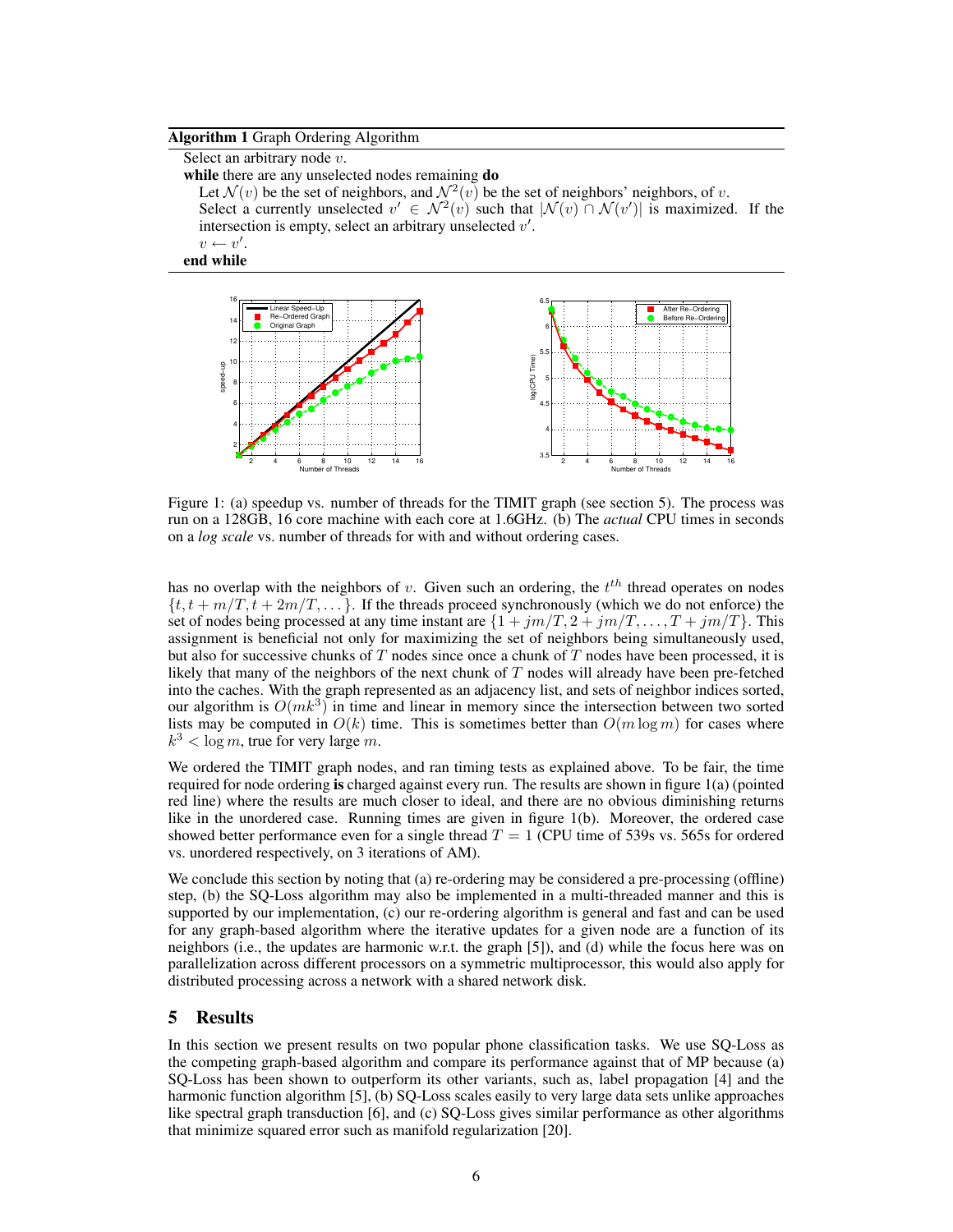

Figure 2: Phone accuracy on the TIMIT test set (a,left) and phone accuracy vs. amount of SWB training data (b,right). With all SWB data added, the graph has 120 million nodes.

*TIMIT Phone Classification:* TIMIT is a corpus of read speech that includes time-aligned phonetic transcriptions. As a result, it has been popular in the speech community for evaluating supervised phone classification algorithms [26]. Here, we use it to evaluate SSL algorithms by using fractions of the standard TIMIT training set, i.e., simulating the case when only small amounts of data are labeled. We constructed a symmetrized 10-NN graph ( $\mathcal{G}^{timit}$ ) over the TIMIT training and development sets (minimum graph degree is 10). The graph had about 1.4 million vertices. We used  $\text{sim}(\mathbf{x}_i, \mathbf{x}_j) = \exp\{-(\mathbf{x}_i - \mathbf{x}_j)^T \Sigma^{-1} (\mathbf{x}_i - \mathbf{x}_j)\}\$  where  $\Sigma$  is the covariance matrix computed over the entire training set. In order to obtain the features,  $x_i$ , we first extracted mel-frequency cepstral coefficients (MFCC) along with deltas in the manner described in [27]. As phone classification performance is improved with context information, each  $x_i$  was constructed using a 7 frame context window. We follow the standard practice of building models to classify 48 phones ( $|Y| = 48$ ) and then mapping down to 39 phones for scoring [26].

We compare the performance of MP against MP with no entropy regularization ( $\nu = 0$ ), SQ-Loss, and a supervised state-of-the-art L2 regularized multi-layered perceptron (MLP) [10]. The hyperparameters in each case, i.e., number of hidden units and regularization weight in case of MLP,  $\mu$ and  $\nu$  in the case of MP and SQ-Loss, were tuned on the development set. For the MP and SQ-Loss, the hyper-parameters were tuned over the following sets  $\mu \in \{1e-8, 1e-4, 0.01, 0.1\}$  and  $\nu \in \{1e-8, 1e-6, 1e-4, 0.01, 0.1\}$ . We found that setting  $\alpha = 1$  in the case of MP ensured that  $p = q$  at convergence. As both MP and SQ-Loss are transductive, in order to measure performance on an independent test set, we induce the labels using the Nadaraya-Watson estimator (see section 6.4 in [2]) with 50 NNs using the similarity measure defined above.

Figure 2(a) shows the phone classification results on the NIST Core test set (independent of the development set). We varied the number of labeled examples by sampling a fraction  $f$  of the TIMIT training set. We show results for  $f \in \{0.005, 0.05, 0.1, 0.25, 0.3\}$ . In all cases, for MP and SQ-Loss, we use the same graph  $\mathcal{G}^{timit}$ , but the set of labeled vertices changes based on f. In all cases the MLP was trained fully-supervised. We only show results on the test set, but the results on the development set showed similar trends. It can be seen that (i) using an entropy regularizer leads to much improved results in MP, (ii) as expected, the MLP being fully-supervised, performs poorly compared to the semi-supervised approaches, and most importantly, (iii) MP significantly outperforms all other approaches. We believe that MP outperforms SQ-Loss as the loss function in the case of MP is better suited for classification. We also found that for larger values of  $f$  (e.g., at  $f = 1$ ), the performances of MLP and MP did not differ significantly. But those are more representative of the supervised training scenarios which is not the focus here.

*Switchboard-I Phone Classification:* Switchboard-I (SWB) is a collection of about 2,400 two-sided telephone conversations among 543 speakers [28]. SWB is often used for the training of large vocabulary speech recognizers. The corpus is annotated at the word-level. In addition, less reliable phone level annotations generated in an automatic manner by a speech recognizer with a non-zero error rate are also available [29]. The *Switchboard Transcription Project* (STP) [30] was undertaken to *accurately* annotate SWB at the phonetic and syllable levels. As a result of the arduous and costly nature of this transcription task, only 75 minutes (out of 320 hours) of speech segments selected from different SWB conversations were annotated at the phone level and about 150 minutes annotated at the syllable level. Having such annotations for all of SWB could be useful for speech processing in general, so this is an ideal real-world task for SSL.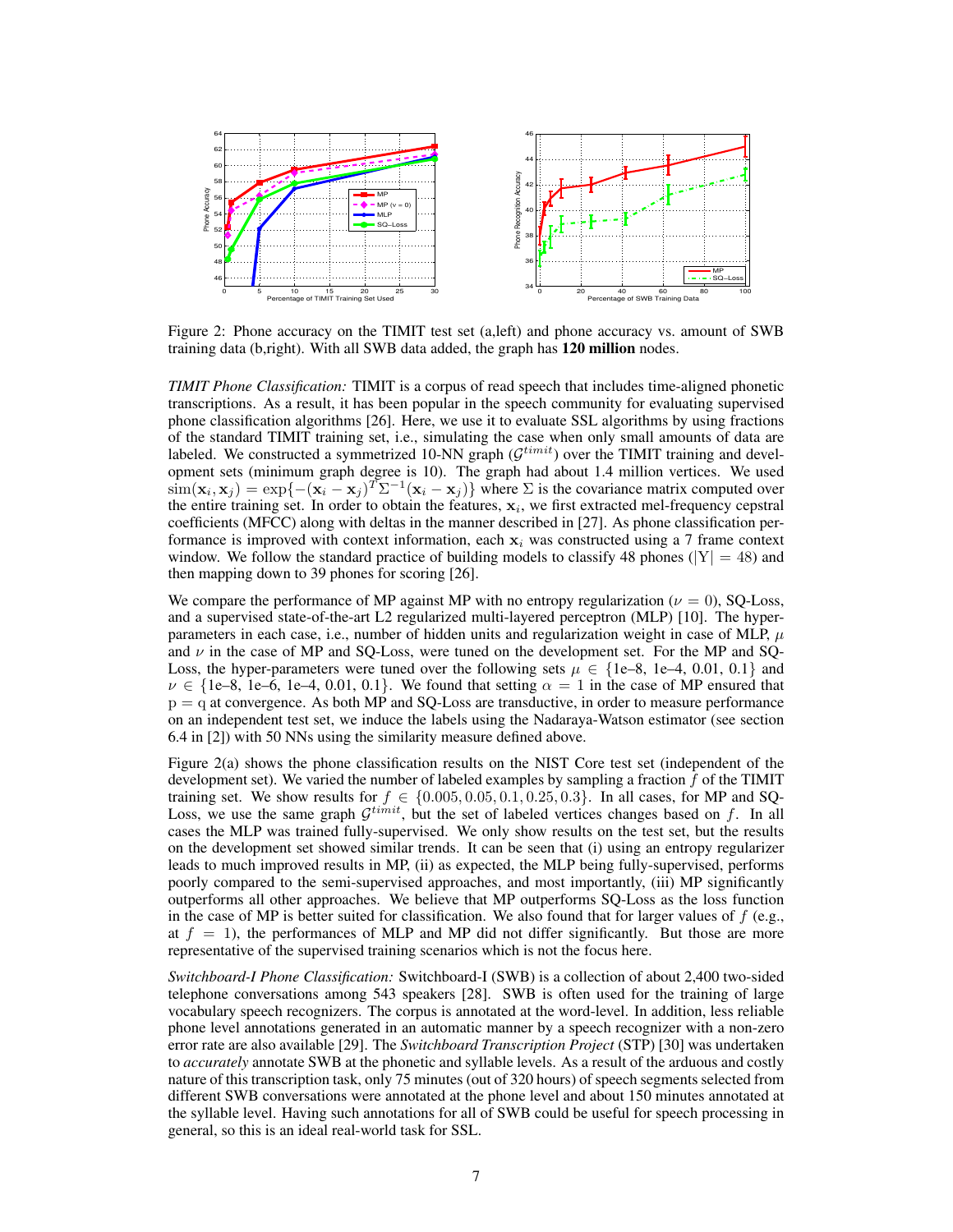We make use of only the phonetic labels ignoring the syllable annotations. Our goal is to phonetically annotate SWB in STP style while treating STP as labeled data, and in the process show that our aforementioned parallelism efforts scale to extremely large datasets. We extracted features  $x_i$ from the conversations by first windowing them using a Hamming window of size 25ms at 100Hz. We then extracted 13 perceptual linear prediction (PLP) coefficients from these windowed features and appended both deltas and double-deltas resulting in a 39 dimensional feature vector. As with TIMIT, we are interested in phone classification and we use a 7 frame context window to generate  $x_i$ , stepping successive context windows by 10ms as is standard in speech recognition.

We randomly split the 75 minute phonetically annotated part of STP into three sets, one each for training, development and testing containing 70%, 10% and 20% of the data respectively (the size of the development set is considerably smaller than the size of the training set). This procedure was repeated 10 times (i.e. we generated 10 different training, development and test sets by random sampling). In each case, we trained a phone classifier using the training set, tuned the hyper-parameters on the development set and evaluated the performance on the test set. In the following, we refer to SWB that is not a part of STP as *SWB-STP*. We added the unlabeled SWB-STP data in stages. The percentage, s, included, 0%, 2%, 5%, 10%, 25%, 40%, 60%, and 100% of SWB-STP. We ran both MP and SQ-Loss in each case. When  $s = 100\%$ , there were about 120 million nodes in the graph!

Due to the large size  $m = 120M$  of the dataset, it was not possible to generate the graph using the conventional brute-force search which is  $O(m^2)$ . Nearest neighbor search is a well-researched problem with many approximate solutions [31]. Here we make use of the Approximate Nearest Neighbor (ANN) library (see http://www.cs.umd.edu/˜mount/ANN/) [32]. It constructs a modified version of a kd-tree which is then used to query the NNs. The query process requires that one specify an error term,  $\epsilon$ , and guarantees that  $(d(\mathbf{x}_i, \mathcal{N}(\mathbf{x}_i))/d(\mathbf{x}_i, \mathcal{N}_{\epsilon}(\mathbf{x}_i))) \leq 1 + \epsilon$ . where  $\mathcal{N}(\mathbf{x}_i)$  is a function that returns the actual NN of  $\mathbf{x}_i$  while  $\mathcal{N}_{\epsilon}(\mathbf{x}_i)$  returns the approximate NN.

We constructed graphs using the STP data and  $s\%$  of (unlabeled) SWB-STP data. For all the experiments here we used a symmetrized 10-NN graph and  $\epsilon = 2.0$ . The labeled and unlabeled points in the graph changed based on training, development and test sets used. In each case, we ran both the MP and SQ-Loss objectives. For each set, we ran a search over  $\mu \in \{1e-8, 1e-4, 0.01, 0.1\}$  and  $\nu \in \{1e-8, 1e-6, 1e-4, 0.01, 0.1\}$  for both the approaches. The best value of the hyper-parameters were chosen based on the performance on the development set and the same value was used to measure the accuracy on the test set. The mean phone accuracy over the different test sets (and the standard deviations) are shown in figure 2(b) for the different values of s. It can be seen that MP outperforms SQ-Loss in all cases. Equally importantly, we see that the performance on the STP data improves with the addition of increasing amounts of unlabeled data.

#### References

- [1] O. Chapelle, B. Scholkopf, and A. Zien, *Semi-Supervised Learning*. MIT Press, 2007.
- [2] X. Zhu, "Semi-supervised learning literature survey," tech. rep., Computer Sciences, University of Wisconsin-Madison, 2005.
- [3] M. Szummer and T. Jaakkola, "Partially labeled classification with Markov random walks," in *Advances in Neural Information Processing Systems*, vol. 14, 2001.
- [4] X. Zhu and Z. Ghahramani, "Learning from labeled and unlabeled data with label propagation," tech. rep., Carnegie Mellon University, 2002.
- [5] X. Zhu, Z. Ghahramani, and J. Lafferty, "Semi-supervised learning using gaussian fields and harmonic functions," in *Proc. of the International Conference on Machine Learning (ICML)*, 2003.
- [6] T. Joachims, "Transductive learning via spectral graph partitioning," in *Proc. of the International Conference on Machine Learning (ICML)*, 2003.
- [7] A. Corduneanu and T. Jaakkola, "On information regularization," in *Uncertainty in Artificial Intelligence*, 2003.
- [8] K. Tsuda, "Propagating distributions on a hypergraph by dual information regularization," in *Proceedings of the 22nd International Conference on Machine Learning*, 2005.
- [9] M. Belkin, P. Niyogi, and V. Sindhwani, "On manifold regularization," in *Proc. of the Conference on Artificial Intelligence and Statistics (AISTATS)*, 2005.
- [10] C. Bishop, ed., *Neural Networks for Pattern Recognition*. Oxford University Press, 1995.